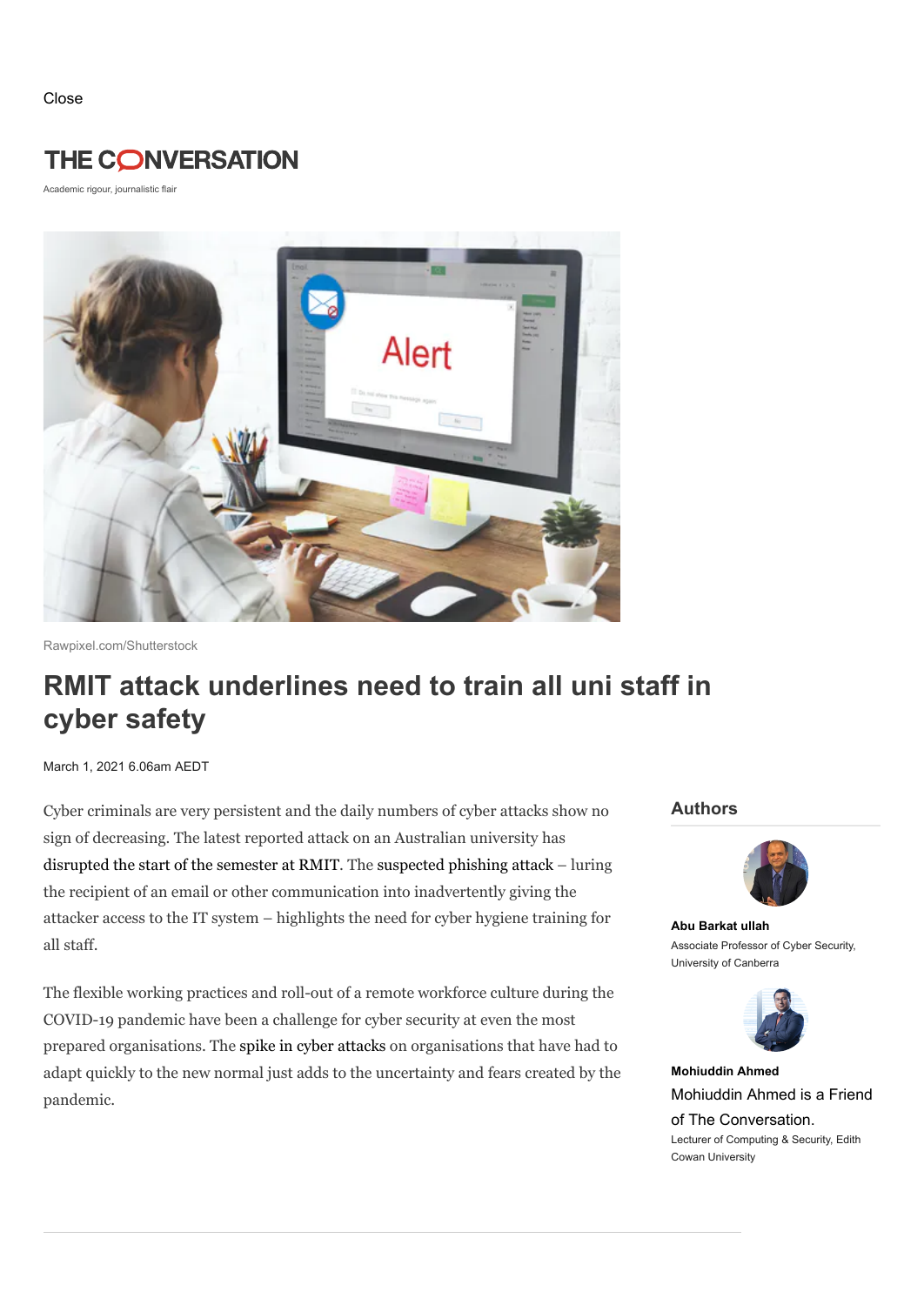*Read more: 'Click for urgent [coronavirus](https://theconversation.com/click-for-urgent-coronavirus-update-how-working-from-home-may-be-exposing-us-to-cybercrime-133778) update': how working from home may be exposing us to cybercrime*

**IBM Security** [@IBMSecurity](https://twitter.com/IBMSecurity?ref_src=twsrc%5Etfw%7Ctwcamp%5Etweetembed%7Ctwterm%5E1364940212330201088%7Ctwgr%5E%7Ctwcon%5Es1_&ref_url=https%3A%2F%2Ftheconversation.com%2Frmit-attack-underlines-need-to-train-all-uni-staff-in-cyber-safety-151845) Phishing attacks targeted 100+ executives in the COVID-19 protective equipment supply chain last year. Find out how the pandemic is changing cybersecurity: [ibm.co/3aOJi27](https://t.co/fD8eCEaKnb?amp=1) [2021 X-Force Threat Intelligence Index Reveals COVID-19 Attack Trends](https://t.co/Yg6DeMlV1A?amp=1)  $S$  security intelligence.com **①** [1:08 AM · Feb 26, 2021](https://twitter.com/IBMSecurity/status/1364940212330201088?ref_src=twsrc%5Etfw%7Ctwcamp%5Etweetembed%7Ctwterm%5E1364940212330201088%7Ctwgr%5E%7Ctwcon%5Es1_&ref_url=https%3A%2F%2Ftheconversation.com%2Frmit-attack-underlines-need-to-train-all-uni-staff-in-cyber-safety-151845)  $\heartsuit$  [12](https://twitter.com/intent/like?ref_src=twsrc%5Etfw%7Ctwcamp%5Etweetembed%7Ctwterm%5E1364940212330201088%7Ctwgr%5E%7Ctwcon%5Es1_&ref_url=https%3A%2F%2Ftheconversation.com%2Frmit-attack-underlines-need-to-train-all-uni-staff-in-cyber-safety-151845&tweet_id=1364940212330201088)  $\heartsuit$  [See the latest COVID-19 information on Twitter](https://twitter.com/explore/tabs/covid-19?ref_src=twsrc%5Etfw%7Ctwcamp%5Etweetembed%7Ctwterm%5E1364940212330201088%7Ctwgr%5E%7Ctwcon%5Es1_&ref_url=https%3A%2F%2Ftheconversation.com%2Frmit-attack-underlines-need-to-train-all-uni-staff-in-cyber-safety-151845)

Academics have access to a vast range of sensitive information. It includes student profiles, academic records, research data and other intellectual property. If computer systems or even authentication data such as login details are compromised, it's just a matter of time before cyber criminals exploit all that private information in several ways.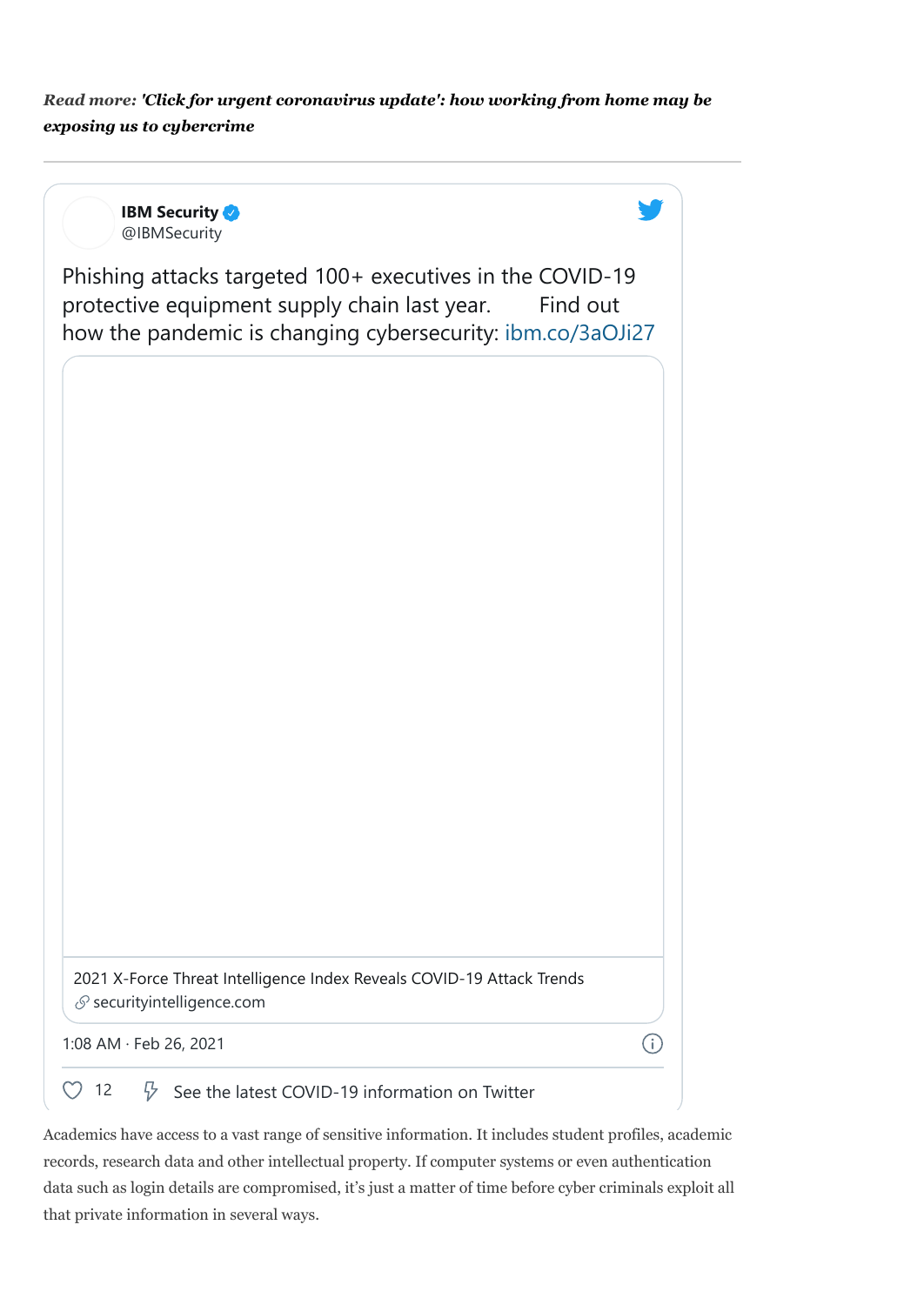### **Universities put themselves at risk**

Despite this threat, almost half of Australia's top 20 institutions in the QS World University Rankings 2020 appear to have had no [protection](https://www.smh.com.au/politics/federal/common-target-only-10-per-cent-of-australian-universities-automatically-blocking-fraudulent-emails-20210120-p56vg0.html) in place against hackers trying to trick people to take over their computer systems. An [analysis](https://www.proofpoint.com/au/corporate-blog/post/australian-university-students-and-faculty-face-increased-email-fraud-risk) by cyber security firm Proofpoint found only two universities were actively blocking fraudulent emails from reaching students, alumni and faculty staff.

Cyber attacks can jeopardise the reputation of students and academics as well the institution itself. In addition to individual hackers, state-based actors are out to win the [intellectual](https://www.theguardian.com/world/2020/nov/22/hackers-try-to-steal-covid-vaccine-secrets-in-intellectual-property-war) property war.

The latest [Notifiable](https://www.oaic.gov.au/privacy/notifiable-data-breaches/notifiable-data-breaches-statistics/notifiable-data-breaches-report-july-december-2020/) Data Breaches Report from the Office of the Australian Information Commissioner (OAIC) shows data breaches resulting from human error accounted for 38% of notifications in the second half of 2020. That's 18% more than in the past. Education is one of the top five sectors for data breaches.

This highlights how important it is that universities provide cyber safety training for all academics working in areas other than cyber security, IT or the like.



Inside a massive cyber hack on Australian National University.

*Read more: 19 years of [personal](https://theconversation.com/19-years-of-personal-data-was-stolen-from-anu-it-could-show-up-on-the-dark-web-118265) data was stolen from ANU. It could show up on the dark web*

#### **3 ways staff and students can protect themselves**

#### **1. Use multi-factor authentication**

Universities are making greater use than ever before of learning management platforms such as BlackBoard, Canvas, Moodle and so on to deliver online content. During their design, cyber security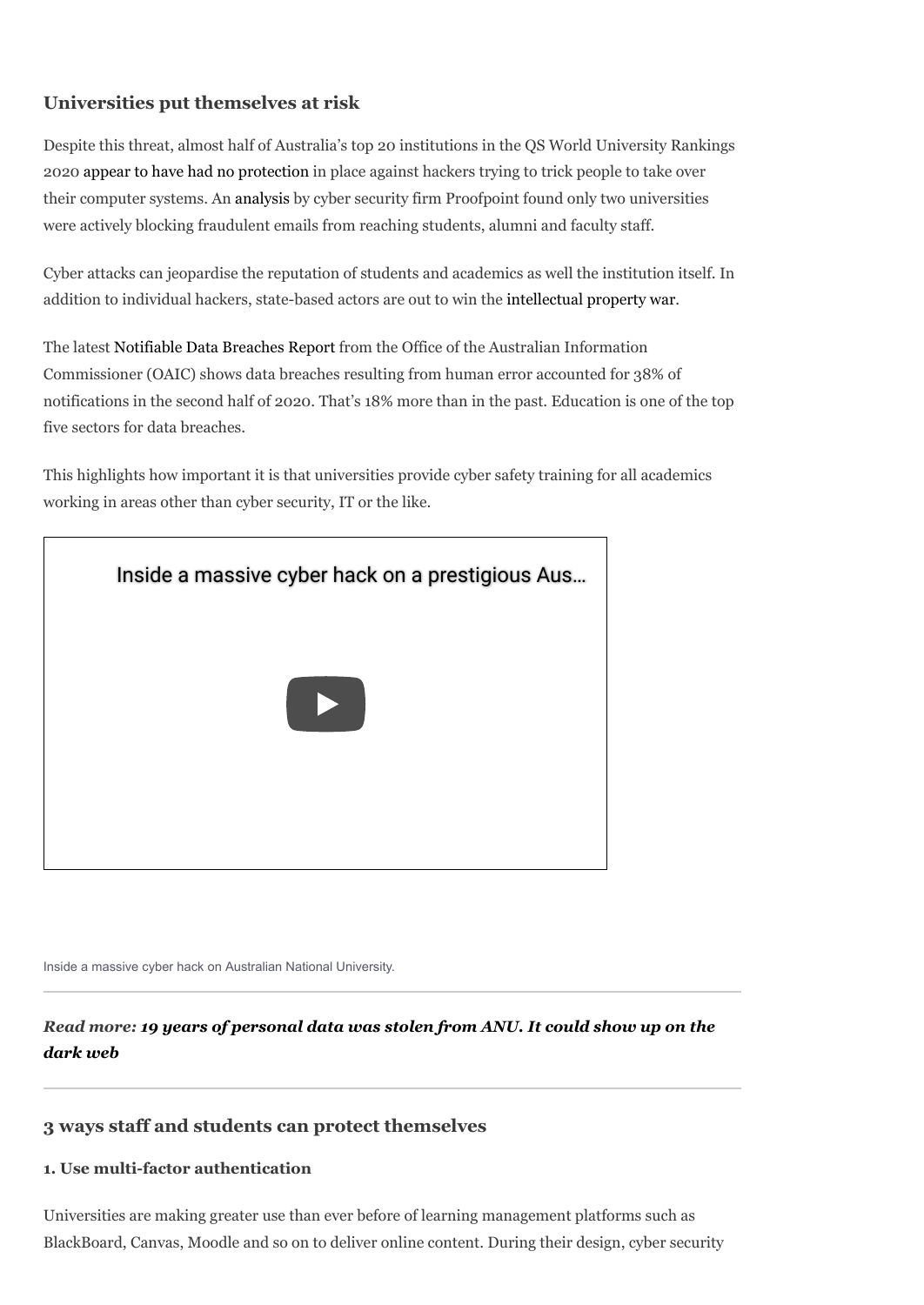was not high on the agenda. However, most learning management systems (LMS) have the option of multi-factor [authentication](https://www.cyber.gov.au/acsc/view-all-content/advice/multi-factor-authentication) (MFA).

This typically requires a combination pin and secret questions. These days face detection and fingerprints are also used. For example, Canvas offers two options: SMS (text) or an authenticator app to support MFA.

This adds an extra layer of security. But, in reality, few students or academics use this option consistently.

This improves cyber criminals' chances of penetrating their accounts with simple brute-force approaches, such as logically guessing credentials, or using social [engineering,](https://www.kaspersky.com/resource-center/definitions/brute-force-attack) such as phishing, spear phishing and baiting, to induce someone to "open the door" to an attacker. Readily available hacking tools and facilities (e.g. nmap, [Netsparker](https://www.guru99.com/learn-everything-about-ethical-hacking-tools-and-skills.html) etc) make their job even easier.



#### **2. Use a VPN**

Working from home is the new normal now. Using home wi-fi to access university accounts creates opportunity for the cyber criminals.

Few people change their home router password from the factory default password. This means it's easier to hack into home [wi-fi networks](https://au.pcmag.com/how-to/28959/how-to-hack-wi-fi-passwords).

To avoid such incidents, it is always better to use virtual private networks (VPN). The VPN uses "virtual" secured connections routed through the internet from the organisation's private network or a third-party VPN service to the remote site or person.

Most universities, if not all, have the option of using a VPN. It's a highly recommended safeguard against cyber attacks.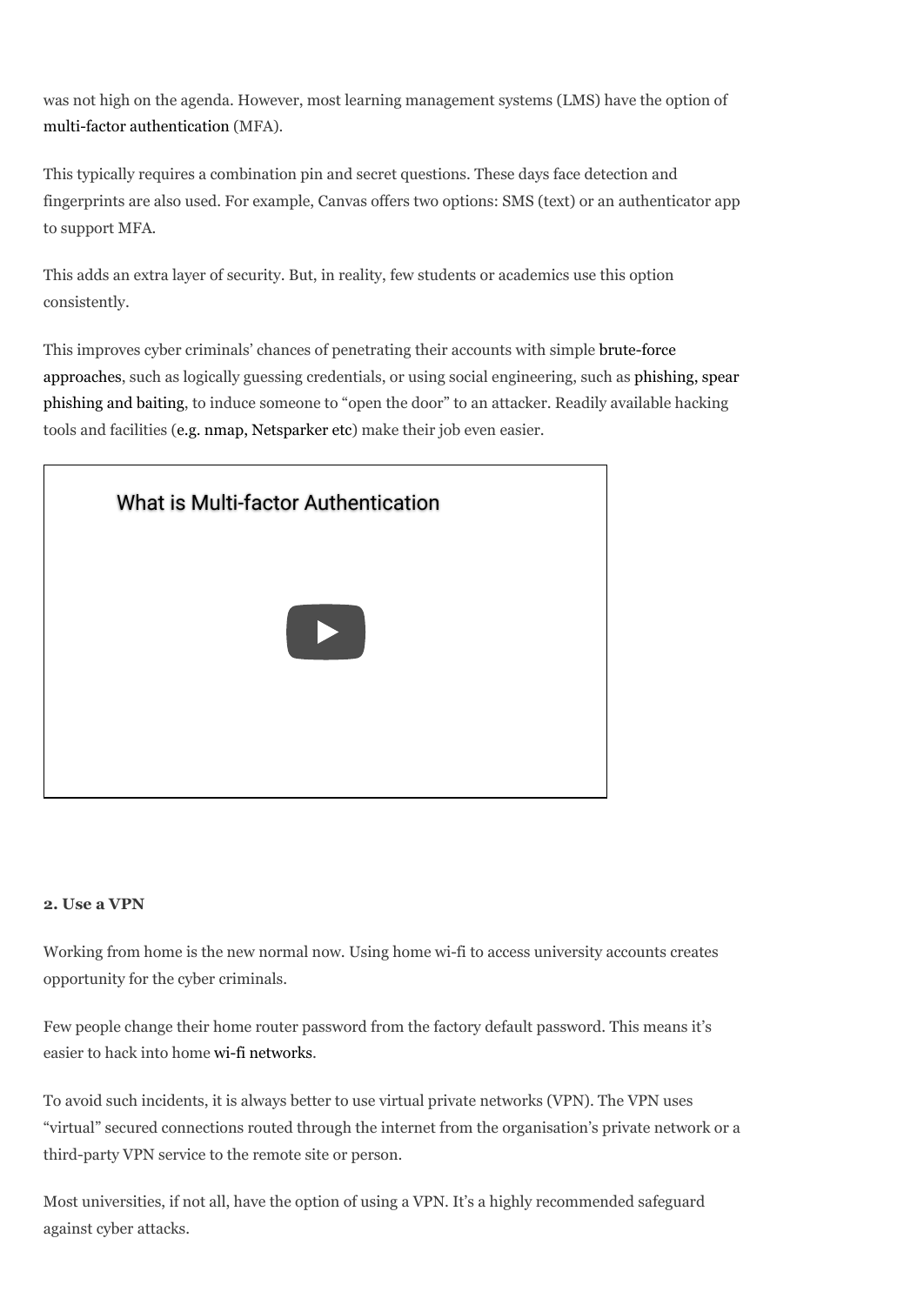

#### **3. Get training in cyber hygiene**

Academics deal with such sensitive and, for the criminal, exquisite data and resources that they should complete courses (micro-credentials) on cyber-safe teaching or cyber hygiene. This should be required to be compliant for teaching in the digital era.

Yet, currently, there are no such mandatory short courses on cyber hygiene for academic staff.

*Read more: [Universities](https://theconversation.com/universities-are-a-juicy-prize-for-cyber-criminals-here-are-5-ways-to-improve-their-defences-144859) are a juicy prize for cyber criminals. Here are 5 ways to improve their defences*

#### **Costs of security breaches can be huge**

The sensitive credentials of students and staff that hackers can obtain include names, residential addresses, dates of birth, phone numbers, email addresses, emergency contact details, tax file numbers, banking details and other payroll information. Hackers can use any combination of these details to launch successful social engineering attacks that manipulate the victims. And it's not only the initial victims; cyber criminals also target victims' friends and families.

> **[Security in Depth](https://twitter.com/securityindepth?ref_src=twsrc%5Etfw%7Ctwcamp%5Etweetembed%7Ctwterm%5E1319158226592518144%7Ctwgr%5E%7Ctwcon%5Es1_&ref_url=https%3A%2F%2Ftheconversation.com%2Frmit-attack-underlines-need-to-train-all-uni-staff-in-cyber-safety-151845)** @securityindepth

The costs of cyber crime in Australia.

[#cybersecurity](https://twitter.com/hashtag/cybersecurity?src=hashtag_click) [#Australia](https://twitter.com/hashtag/Australia?src=hashtag_click) [#crime](https://twitter.com/hashtag/crime?src=hashtag_click) [#cybercrime](https://twitter.com/hashtag/cybercrime?src=hashtag_click) [#cyberattack](https://twitter.com/hashtag/cyberattack?src=hashtag_click) [#data](https://twitter.com/hashtag/data?src=hashtag_click) [#databreach](https://twitter.com/hashtag/databreach?src=hashtag_click) [#ceo](https://twitter.com/hashtag/ceo?src=hashtag_click) [#business](https://twitter.com/hashtag/business?src=hashtag_click) [#cyber](https://twitter.com/hashtag/cyber?src=hashtag_click) [#attacks](https://twitter.com/hashtag/attacks?src=hashtag_click) [#cost](https://twitter.com/hashtag/cost?src=hashtag_click) [#code](https://twitter.com/hashtag/code?src=hashtag_click) [#program](https://twitter.com/hashtag/program?src=hashtag_click) [#news](https://twitter.com/hashtag/news?src=hashtag_click) [#COVID19](https://twitter.com/hashtag/COVID19?src=hashtag_click) [#Crimes](https://twitter.com/hashtag/Crimes?src=hashtag_click) [#Statistics](https://twitter.com/hashtag/Statistics?src=hashtag_click) [#privacy](https://twitter.com/hashtag/privacy?src=hashtag_click) [#security](https://twitter.com/hashtag/security?src=hashtag_click) [#CyberAware](https://twitter.com/hashtag/CyberAware?src=hashtag_click) [#network](https://twitter.com/hashtag/network?src=hashtag_click) [#internet](https://twitter.com/hashtag/internet?src=hashtag_click)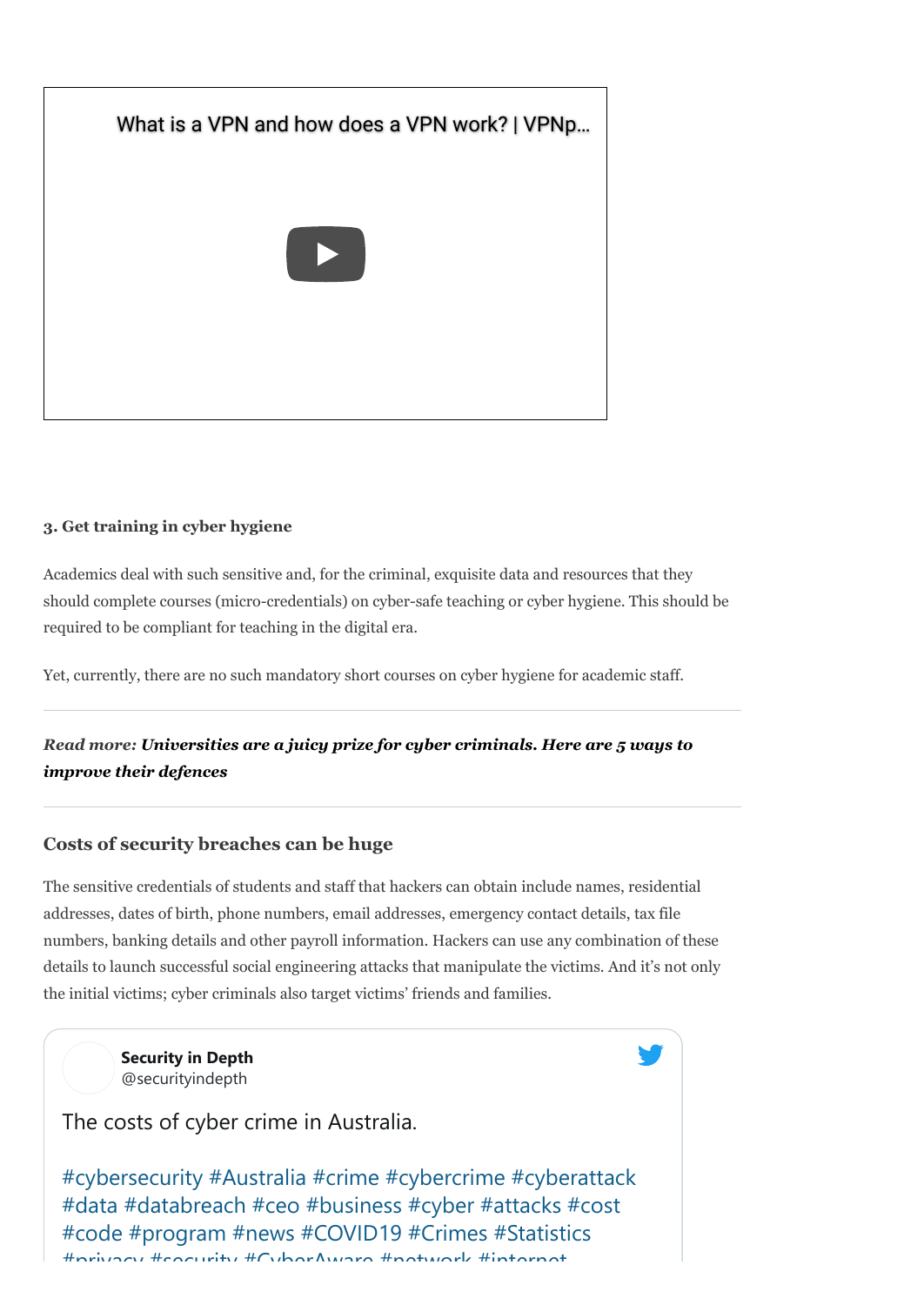If learning management systems are compromised, that can lead to multiple worst-case scenarios. One example is tampering with grades recorded on the LMS. Cyber criminals are offering such services on the dark web and there are plenty of websites selling [assignments](https://myassignmenthelp.com/buy-assignment-online.html).

#### *Read more: How Australian [universities](https://theconversation.com/how-australian-universities-can-get-better-at-cyber-security-99587) can get better at cyber security*

Neglecting the cyber security of online platforms used by hundreds of thousands of students and academics across Australia presents an open invitation to cyber criminals. Cyber criminals find the lack of concern for cyber security in the education sector highly alluring.

And hackers can make a lot of money from successful ransomware attacks on students' and academics' computers.